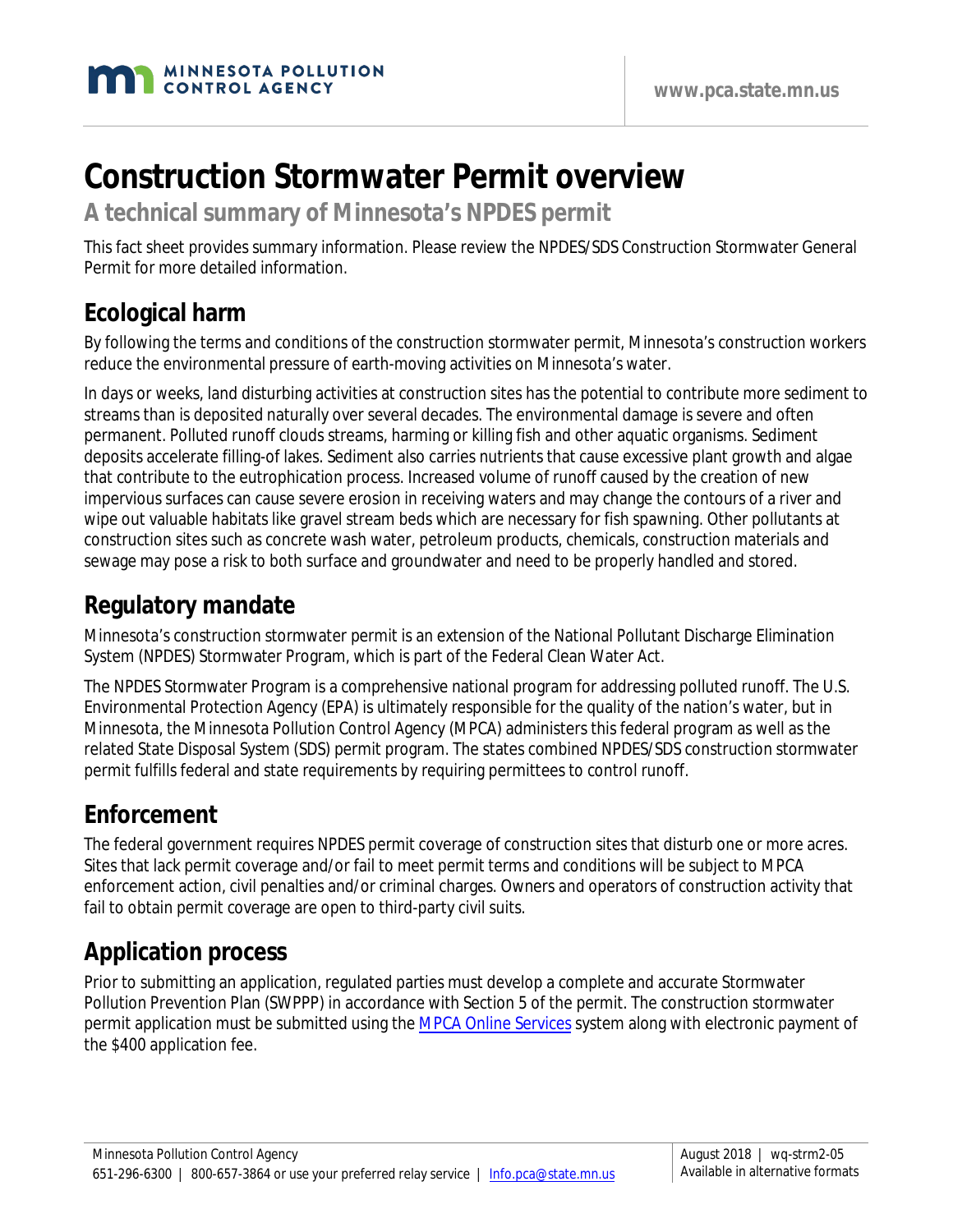The application fee can be submitted online via credit card or e-check. Instructions for completing the application process can be found at the [Steps to Construction](http://www.pca.state.mn.us/index.php/water/water-types-and-programs/stormwater/construction-stormwater/stormwater-steps-to-construction.html) site. Permit coverage is effective one business day after submitting a complete application. An authorized party, such as a consultant or legal counsel, may complete the application for the project owner. Both the owner and the contractor must be listed on the application.

If the applicant is unable to apply online due to lack of internet access or other reasons, contact the MPCA at 651-757-2119 or 800-657-3804 for assistance.

**Projects that are not eligible for permit issuance in one day: F**or sites disturbing 50 acres or more where stormwater will discharge within one mile to special waters or to impaired waters, the application and SWPPP must be submitted for review at least 30 days prior to construction.

Special waters and impaired waters are described in Section 23 of the permit. Special waters include Outstanding Resource Value Waters (ORVW) such as calcareous fens, state and federally designated wild river segments, portions of the Mississippi River, trout lakes and trout streams. The permit also describes impaired waters as those waters identified as impaired under section 303 (d) of the Federal Clean Water Act and are impaired for at least one of four construction related impairments of phosphorus (nutrient eutrophication biological indicators), turbidity, dissolved oxygen or aquatic biota (fish bioassessment, aquatic plant bioassessment and aquatic macroinvertebrate bioassessment).

The MPCA has an [online map tool](http://pca-gis02.pca.state.mn.us/csw/index.html) that can be used to determine if the site is within one mile of a special or impaired water. The distance is measured using a straight line (aerial radius measurement) not the flow distance from the closest project discharge point to the nearest edge of the water body.

### **Stormwater Pollution Prevention Plan requirements**

Your SWPPP must include a description of all erosion prevention and sediment control Best Management Practices (BMPs) to be utilized on the site to control sediment and other pollutant discharges from the site. The SWPPP must be prepared by an individual who is knowledgeable and trained in the preparation of SWPPPs. The SWPPP must be a combination of narrative, plan sheets and standard details that include the following components:

- A description of the construction activity and potential for sediment and other potential pollutant discharges from the site.
- The identity of an individual(s) (once known) to oversee BMP implementation, installation and conduct inspection and maintenance activities.
- Training documentation for all individuals required to be trained in associated duties in relation to the SWPPP.
- Stormwater design specifications and calculations for stormwater management systems, including the number of acres of existing and new impervious surfaces.
- Timing of installation for all erosion prevention and sediment control BMPs and permanent stormwater management systems.
- Location and type of all BMPs to be utilized at the site along with procedures to establish additional BMPs as necessary.
- Estimated quantities of all BMPs to be used for the life of the project.
- A site map showing both the existing and final grades, including direction of flow and pre and post drainage area divides. The site map must also include locations of steep slopes, impervious surfaces, soil types, and potential pollutant-generating activities (such as building products, pesticides, herbicides, fertilizer, treatment chemicals, hazardous materials, solid waste, portable toilets, etc.).
- Areas not to be disturbed on the site, including the location of any required buffer zones.
- Locations of areas to be phased to minimize duration of exposed soils.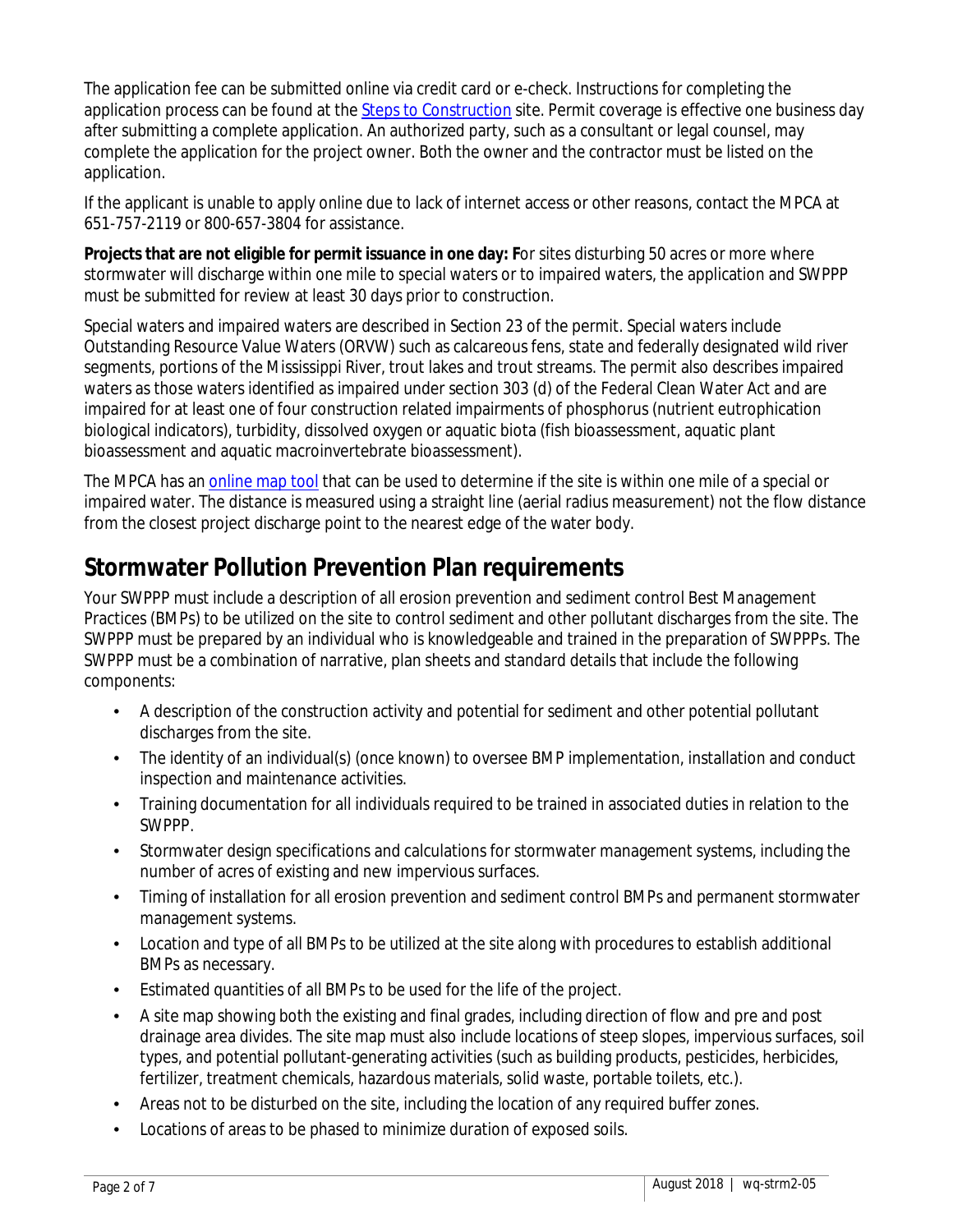- Maps showing the locations of all surface waters, including wetlands, stormwater ponds or basins within one mile of the site. The site map must also show areas of the site that will drain to a public water the Department of Natural Resources (DNR) has promulgated "work in water restrictions" for fish spawning timeframes.
- A determination whether surface waters within one mile of the site are special or impaired for one of the construction-related parameters.
- Final stabilization methods for exposed soils.
- The following factors must be accounted for in design of BMPs:
	- Amount, frequency, intensity and duration of precipitation. k.
	- Stormwater runoff and run-on, including expected flow from impervious surfaces, slopes and site J. drainage features.
	- How flow rate and volume of channelized flow will be managed to minimize erosion at outlets and downstream erosion.
	- Range of soil particles expected at the site. ć,
- Methods to minimize soil compaction and preserve top soil at the site.
- Plans for proper use of sediment treatment chemicals (polymers, flocculants, etc.).
- Documentation why certain design requirements or SWPPP components are not feasible (as allowed in the permit) and the method that will be substituted to comply with permit.
- Stormwater pollution mitigation measures to be utilized as a result of an environmental review.
- Identify temporary sediment basins, if more than ten acres are disturbed and drain to a single point of discharge.
- Identify dewatering and basin draining practices.
- Identify inspection and maintenance practices.
- Identify pollution prevention management measures.
- Include a strategy for retaining records.
- Include standard plates and specifications of BMPs.

# **Stormwater Pollution Prevention Plan amendments**

Amendments to your SWPPP are required when:

- There is a change in design, construction, operation, maintenance, weather or seasonal conditions that effect potential discharge of pollutants.
- Inspections indicate BMP ineffectiveness.
- General objectives for minimizing pollutant discharges or terms and conditions of permit are not being met.
- The MPCA determines that the project's discharges may contribute to non-attainment of a water quality standard, does not meet requirements for impaired waters, Total Maximum Daily Loads with implementation requirements or that the SWPPP is not meeting one of the above determinations.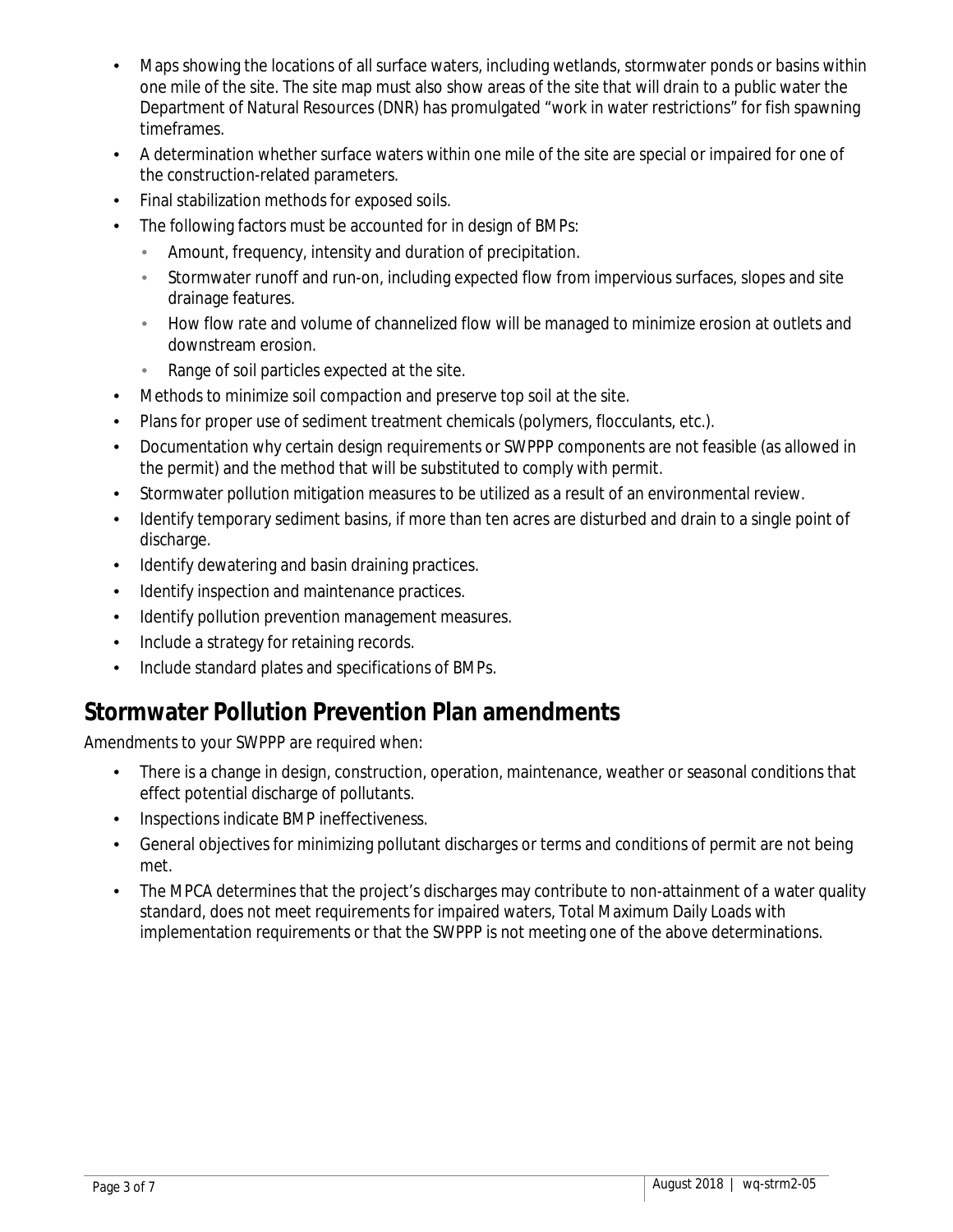## **Permanent stormwater management system**

**Previous pavers** 



When a project replaces vegetation or other pervious surfaces with one or more acres of cumulative impervious surface, one inch of runoff from the new impervious surfaces must be retained on site through infiltration or other volume reduction methods.

If infiltration is not allowed due to wet soils, bedrock, industrial contaminates, karst or other prohibitions listed in the permit, other methods of stormwater treatment must be provided such as:

- Wet sedimentation basins
- Filtration systems
- Regional ponds

The permanent stormwater management system chosen for the project must be designed and constructed according to the parameters listed in the permit.

### **Best Management Practices**

#### **Erosion prevention practices**

The permittee must take action to stabilize exposed soils, including soil stockpiles, whenever it is known that land disturbing activity on any portion of the site will cease for 14 days or more. The stabilization must be initiated immediately and completed within 14 days. If the site has exposed soils that drain into a public water with Minnesota DNR "work in water restrictions" due to fish spawning time frames, the soils in that portion of the site that drain to and are within 200 feet of the water edge must be stabilized within 24 hours. Examples of soil stabilization include the following:

- Mulches
- Hydraulic soil stabilizers
- Erosion blankets
- Rip rap
- Sod

Other required erosion prevention practices:

- The last 200 feet of normal wetted perimeters of ditches or swales must be stabilized within 24 hours of connecting to a property edge or point of discharge. The remainder of the ditch or swale must be stabilized within the 14-day time frame. Acceptable methods for stabilizing ditches and swales include the following:
	- Erosion control blankets or mats J.
	- Rip rap
	- Other material suitable for concentrated flow areas
	- Mulch, hydromulch, tackifier, polyacrylamide or similar erosion prevention practice is not an acceptable stabilization method in these areas.
- Pipe outlets require energy dissipation, such as rip rap, splash pads or other suitable material to prevent scour and must be installed within 24 hours of connection to a surface water.
- An effort must be made to direct stormwater runoff to vegetated areas of the site.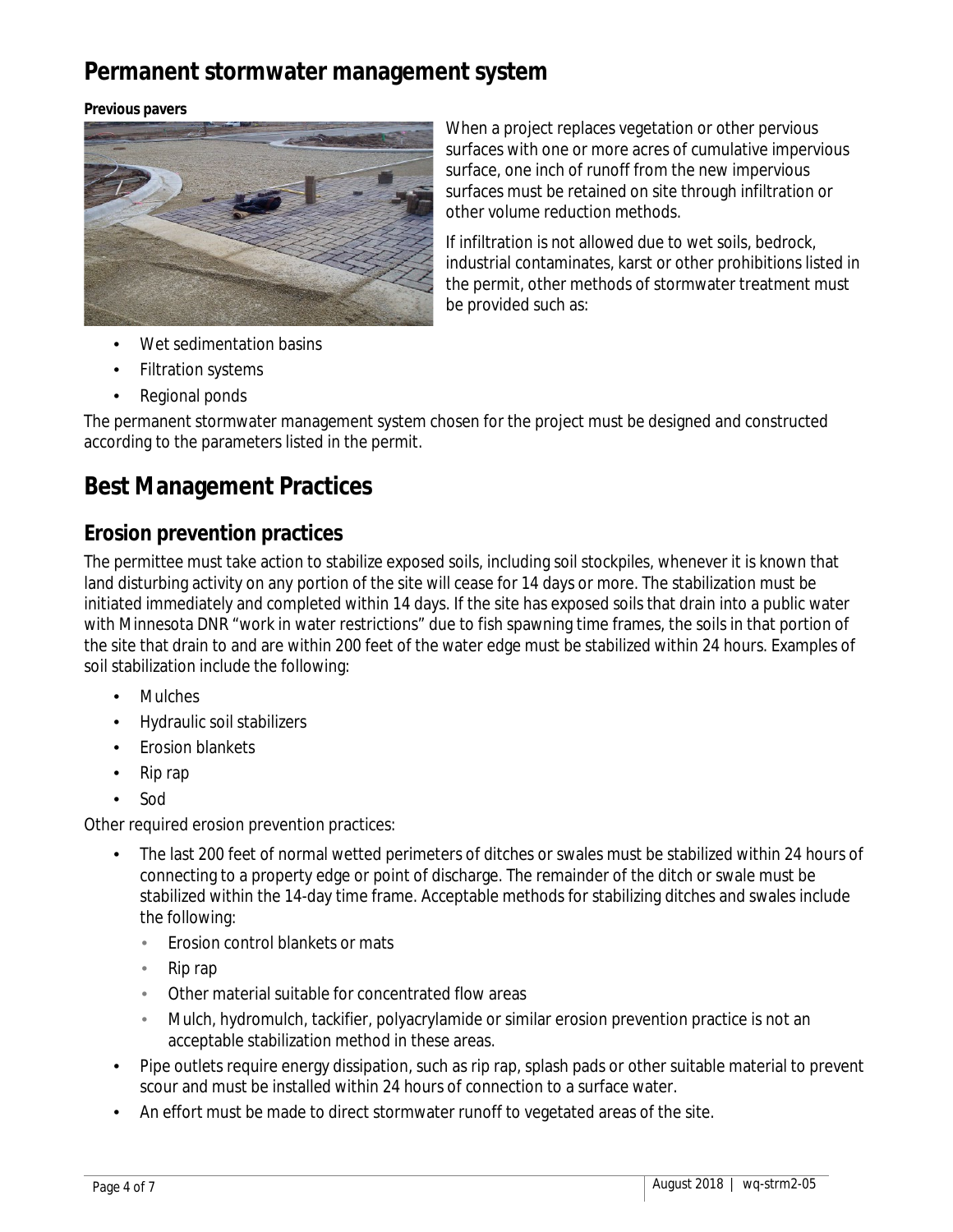#### **Sediment control practices**

Sediment control practices must minimize sediment from entering surface waters, curb and gutter systems, and storm sewer inlets. Regulated parties choose which practices are best for specific sites and practices must be installed according to permit timelines. Sediment controls to be used at the site include:

- Down gradient perimeter control established below the planned land disturbance and up gradient of vegetative buffers before work begins. Floating curtains are not an acceptable method of perimeter control near surface waters unless the work is on the shoreline or below the water line prohibiting the use of standard perimeter control and the floating curtain is located in the water as close to the shore as possible.
- Storm drain inlet protection.
- Sediment controls installed at the perimeter of temporary soil stockpiles.
- BMPs, such as stone pads or wash racks installed at construction exits to prevent vehicle tracking.
- Temporary sediment basins where ten or more acres of exposed soil drain to a common point on the site.
- Methods to minimize soil compaction.
- Maintaining a 50-foot natural buffer down gradient of the site or redundant sediment controls if buffer is not feasible, when the construction is within 50 feet of a surface water.
- Use of sediment treatment chemicals, such as flocculants and polymers, must comply with the following:
	- J. The chemical may only be applied to a sediment control system that provides filtration or settlement prior to discharge.
	- The chemical must be selected based on soil type.
	- The chemical must be used according to the manufacturer specifications and accepted engineering practices.

#### **For sites within one mile of special or impaired waters, additional BMPs are required.**

Additional BMPs are listed in Section 23 for the specific water of concern. Dependent upon the water listed these BMPs may include:

- Temporary erosion protection or permanent cover over exposed soil must be initiated immediately and completed no later than seven days after an area is no longer being worked.
- Temporary sediment basins are required where five or more acres of exposed soil drain to a single point.
- 100 linear feet permanent buffer zone must be maintained when the site is near a special water unless encroachment is necessary to complete the construction. In that case, redundant BMPs are required to minimize impacts.
- The permanent stormwater management system must utilize temperature controls when the receiving water is a trout stream such as infiltration, filtration, shading, filtered bottom withdrawal, or other volume reduction practice.

# **Dewatering and basin draining**

Dewatering and basin draining must discharge to a temporary or permanent sedimentation basin whenever possible. Dewatering must:

- Prevent erosion and scour at discharge points through the use of an energy dissipation device.
- Use an oil-water separator if the dewatering water contains oil or grease.
- Haul backwash water away for disposal if filters are used with backwash water. Otherwise, return the backwash water into the site in a manner that does not cause erosion.
- Avoid nuisance conditions in receiving waters.
- Not inundate downstream wetlands.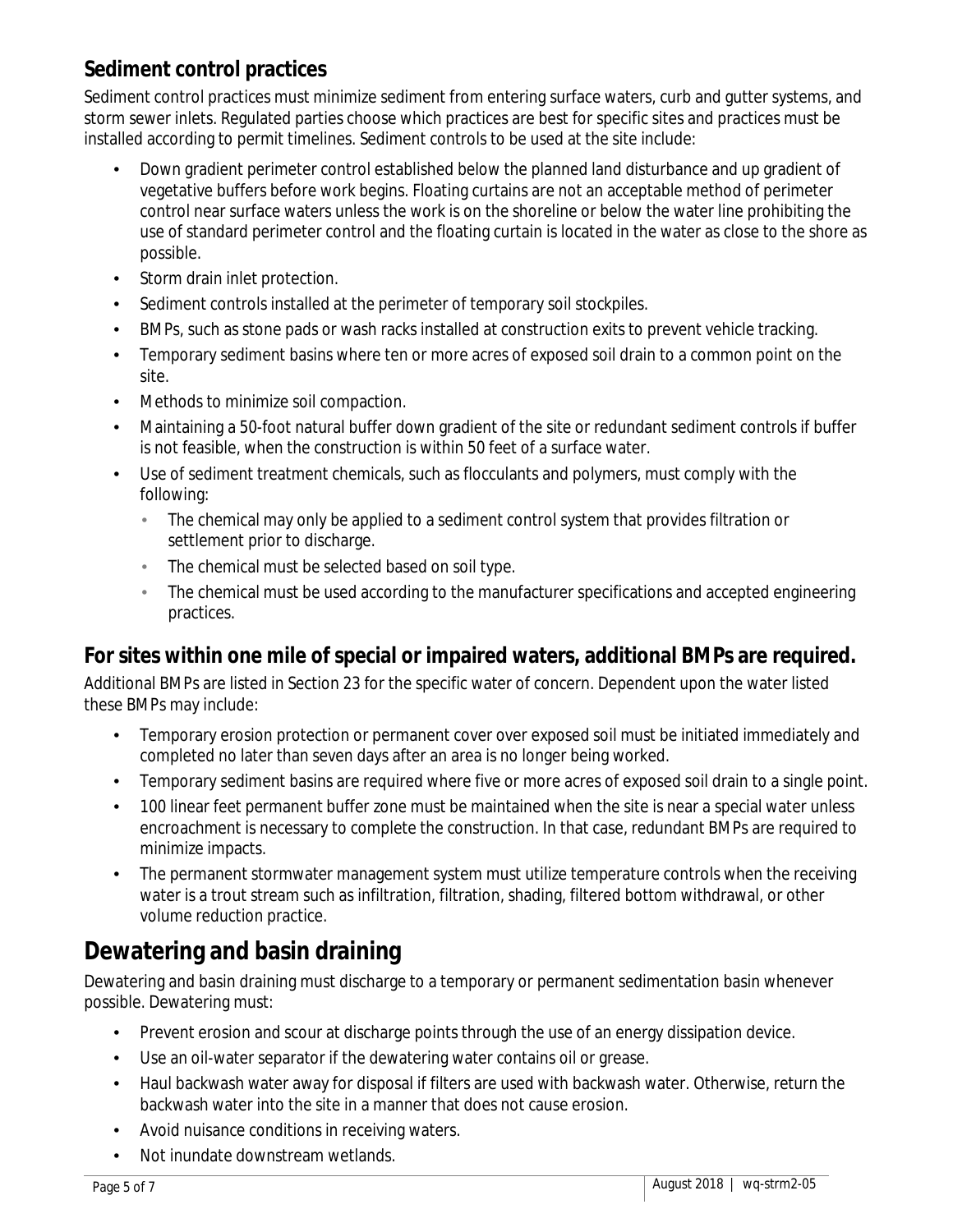# **Inspections and maintenance**

A trained individual must inspect the construction site at least once every seven days during active construction and with 24 hours of an half inch rainfall event. A written record must be kept of each inspection. The inspection frequency may be reduced to once per month on areas of the site with permanent cover. If there is no active construction at the site and permanent cover is in place, monthly inspections may cease after 12 months. Inspections may cease during frozen conditions when construction has stopped, but must resume within 24 hours of runoff or if construction begins again.

Maintenance activities to repair or replace deficient BMPs found during inspection include:

- Inspections of all erosion prevention and sediment control measures to ensure integrity and  $\mathbf{r}$ effectiveness.
- Repairing, replacing, or enhancing nonfunctional BMPs by the end of the next business day.
- Draining and removing sediment from basins when sediment reaches half the storage volume within 72 hours of discovery.
- Inspecting surface waters, drainage ditches and conveyance systems for sediment and removing deposits within seven days.
- Inspecting streets and vehicle exits and removing tracked sediment within 24 hours.
- Inspecting infiltration areas to ensure no construction sediment is reaching the infiltration area and that equipment is not being driven across the areas.

# **Pollution prevention management**

Pollution prevention management measures include the storage, handling and disposal of construction products, materials and wastes to minimize exposure to stormwater and prevent polluted runoff. The following pollution prevention measures must be implemented:

- Provide covers for building products and landscape materials that have the potential to leach pollutants.
- Place pesticides, fertilizer and treatment chemicals under cover.
- Keep hazardous materials such as fuels, hydraulic fluid, solvents, wood preservatives, additives, curing compounds, acids, etc. in sealed containers and provide secondary containment as applicable.
- Collect and properly dispose of solid waste.
- Secure portable toilets and properly dispose of sanitary waste.
- Contain vehicle washing to a specific area and collect runoff for proper disposal.
- Contain all liquid and solid wastes generated from washouts of concrete, stucco, paint, form release oils, curing compounds, and other construction materials from contacting the ground, and dispose of the wastes properly.

# **Permit termination conditions**

The permit may be terminated when:

- All soil disturbing activities have been completed.
- A uniform perennial vegetative cover of at least 70 percent of the expected final vegetative growth density or other permanent cover has been established over the entire pervious surfaces.
- The permanent stormwater management system has been constructed and is operational.
- Sediment has been removed from basins, ditches and other conveyance systems.
- Temporary synthetic and structural BMPs have been removed.
- Construction on agricultural land has been returned to its original agricultural use.
- For residential lots, construction is complete and temporary erosion protection is in place and the MPCA fact sheet, *Homeowner Fact Sheet*, has been distributed to the new homeowners.